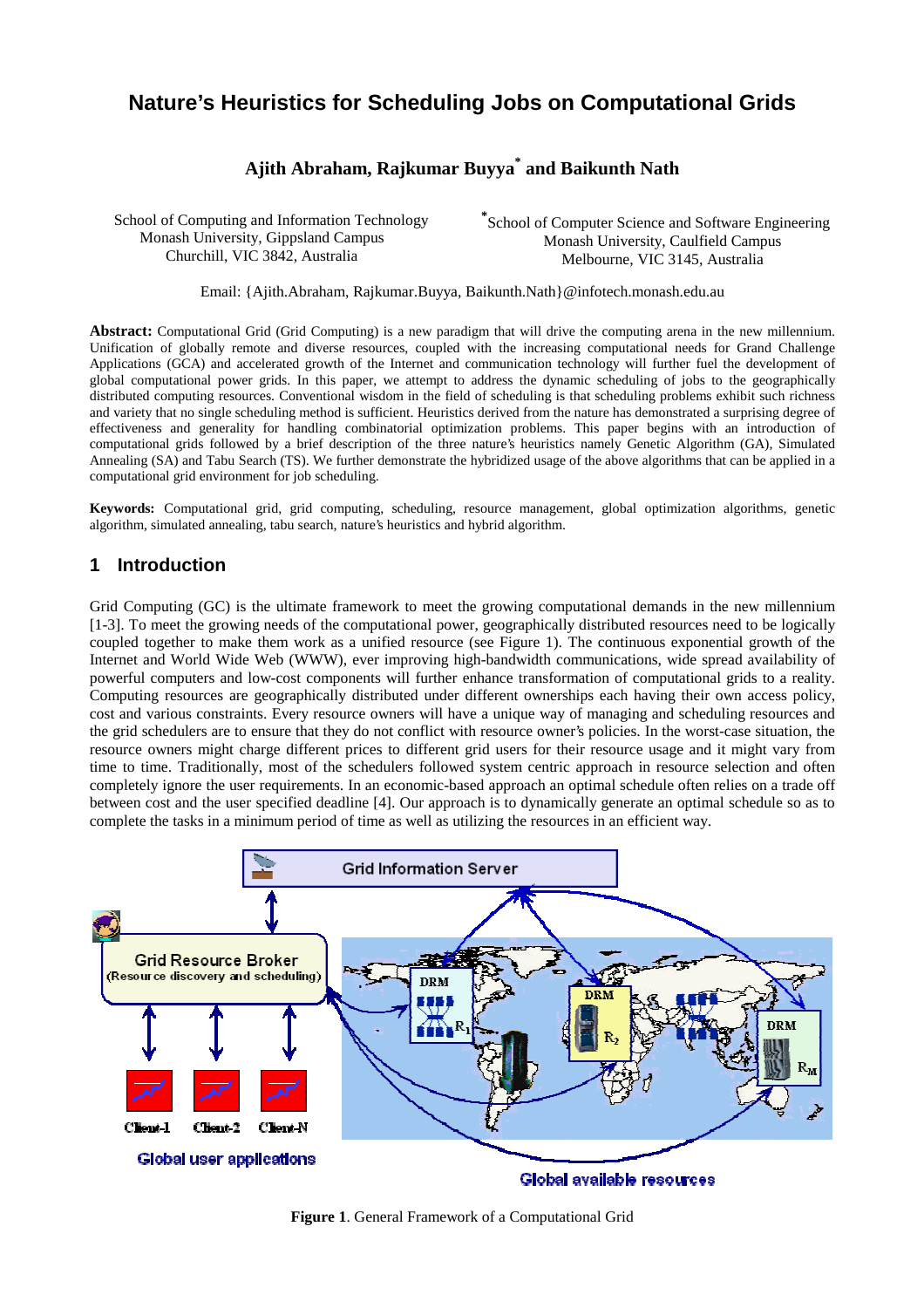In recent years, several analogies from the natural and social systems have been widely accepted to form powerful heuristics, which have proven to be highly successful in solving several NP hard global optimization problems [5][12]. Some of the common characteristics of nature's heuristics are the close resemblance of a phenomenon existing in nature, non-deterministic; present implicitly a parallel structure and adaptability. In section 3, 4 and 5 we will briefly discuss the features of genetic algorithm, simulated annealing and tabu search and in section 6 we demonstrate how it can be used to formulate scheduling independent tasks in a grid environment.

## **2 Grid Resource Management and Scheduling Issues**

Figure 1 depicts the general framework for grid computing focusing on the interaction between grid resource broker, Domain Resource Manager (DRM) and the grid information server. The grid resource broker is responsible for resource discovery, deciding allocation of a job to a particular resource, binding of user applications (files), hardware resources, initiate computations, adapt to the changes in grid resources and present the grid to the user as a single, unified resource. It finally controls the physical allocation of the tasks and manages the available resources constantly while dynamically updating the grid scheduler whenever there is a change in resource availability. In a grid environment knowing the processing speeds of the available resources and the job length of user applications is a tedious task. Usually it is easy to get information about the speed of the available resources but quite complicated to know the computational processing time requirements from the user. When the computing power demand is much greater than the available resources only dynamic scheduling will be useful. To conceptualize the problem as an algorithm, we need to dynamically estimate the job lengths from user application specifications or historical data. Soft computing techniques like fuzzy logic and artificial neural networks might be of useful aid in the parameters estimation process especially in times of uncertainty and vague data.

To formulate the problem, we consider  $J_n$  independent user jobs  $n = \{1, 2, \ldots N\}$  on  $R_m$  heterogeneous resources  $m=[1,2,...,M]$  with an objective of minimising the completion time and utilizing the resources effectively. The speed of each resource is expressed in number of cycles per unit time, and the length of each job in number of cycles. Each job  $J_n$  has processing requirement  $P_j$  cycles and resource  $R_m$  has speed of  $S_i$  cycles/second. Any job  $J_n$  has to be processed in resource R*m,* until completion.

To formulate our objective, define  $C_i$  as the completion time the last job *j* finishes processing. Define  $C_{\text{max}} = \max \{C_i$ ,  $j=1,...,N$ }, the makespan and  $\Sigma C_j$ , as the flowtime. An optimal schedule will be the one that optimizes the flowtime and makespan [6]. The conceptually obvious rule to minimize  $\Sigma C_i$  is to schedule Shortest Job on the Fastest Resource (SJFR). The simplest rule to minimize  $C_{\text{max}}$  is to schedule the Longest Job on the Fastest Resource (LJFR). Minimizing  $\Sigma C_i$  asks the average job finishes quickly, at the expense of the largest job taking a long time, whereas minimizing  $C_{\text{max}}$ , asks that no job takes too long, at the expense of most jobs taking a long time. In summary, minimization of  $C_{\text{max}}$  will result in maximization of  $\Sigma C_i$ .

# **3 Genetic Algorithm (GA)**

GAs are adaptive methods that can be used to solve optimization problems, based on the genetic process of biological organisms. Over many generations, natural populations evolve according to the principles of natural selection and "Survival of the Fittest", first clearly stated by Charles Darwin in "The Origin of Species". By mimicking this process, GAs are able to "evolve" solutions to real world problems, if they have been suitably encoded.



**Figure 2.** Flowchart of GA Iteration

GA search is constrained neither by the continuity of the function under investigation, nor the existence of a derivative function [7]. Figure 2 illustrates the functional block diagram of a GA. It is assumed that a potential solution to a problem may be represented as a set of parameters. These parameters (known as genes) are joined together to form a string of values (known as a chromosome). The particular values the genes represent are called its alleles. The position of the gene in the chromosome is its locus. Encoding issues deal with representing a solution in a chromosome and unfortunately, no one technique works best for all problems. A fitness function must be devised for each problem to be solved. Given a particular chromosome, the fitness function returns a single numerical fitness or figure of merit, which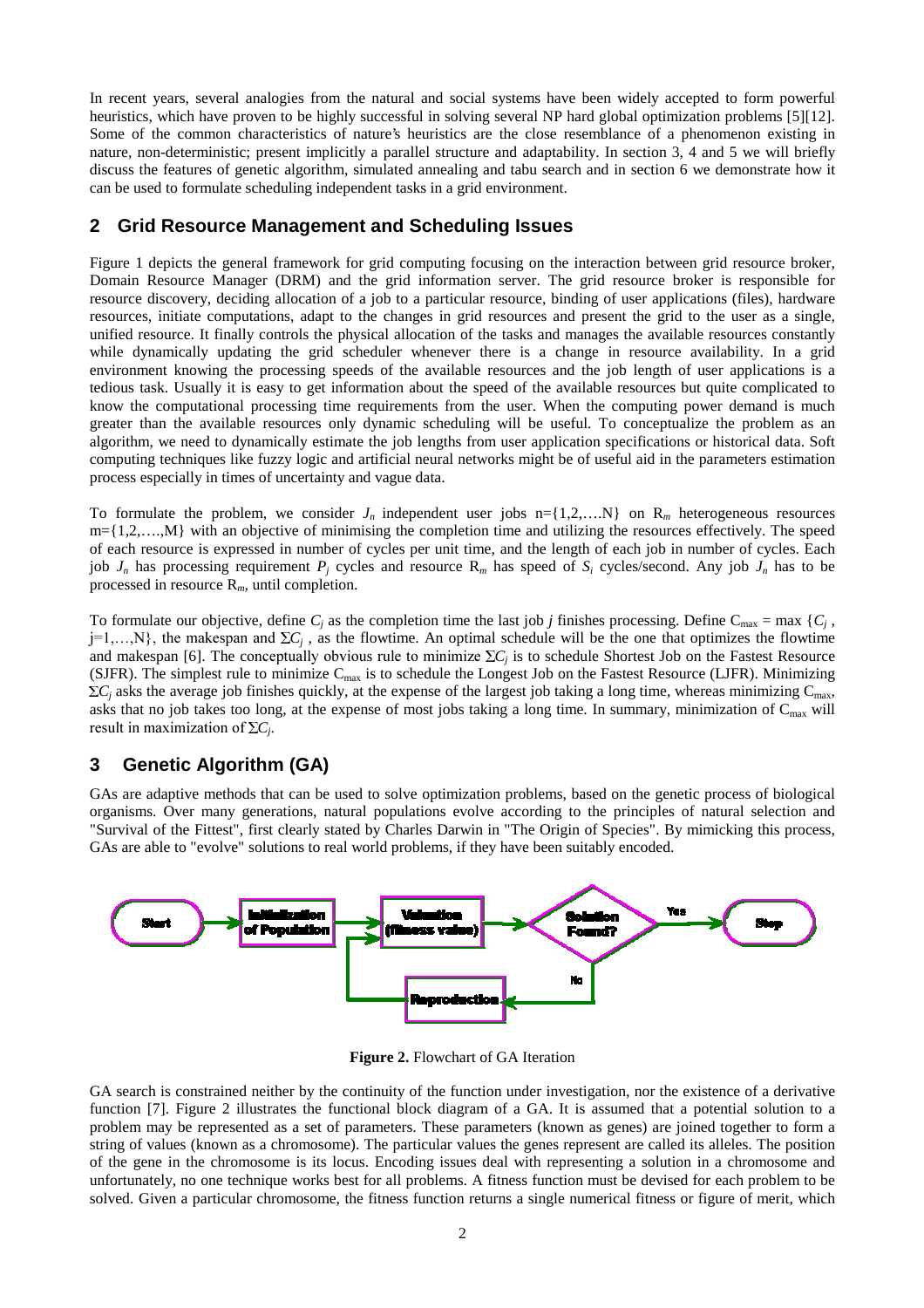will determine the ability of the individual, which that chromosome represents. Reproduction is another critical attribute of GAs where two individuals selected from the population are allowed to mate to produce offspring, which will comprise the next generation. Having selected two parents, their chromosomes are recombined, typically using the mechanisms of crossover and mutation. Traditional view is that crossover is the more important of the two techniques for rapidly exploring a search space. Mutation provides a small amount of random search, and helps ensure that no point in the search space has a zero probability of being examined. If the GA has been correctly implemented, the population will evolve over successive generations so that the fitness of the best and the average individual in each generation increases towards the global optimum. Selection is the conservation of the fittest individuals for the next generation and is based on 3 parts. The first part involves determination of the individual's fitness by the fitness function. The second part involves converting the fitness function into an expected value followed by the last part where the expected value is then converted to a discrete number of offspring. To avoid premature convergence of GAs due to interference from mutation and genetic drift, sharing and crowding may be used to decrease the amount of duplicate schemata in the population. Elitism may be incorporated to keep the most superior individuals (and superior schemata) within the population. The use of GA in formulating the scheduling algorithm is discussed in section 6.1.

### **4 Simulated Annealing (SA)**

SA exploits an analogy between the way in which a metal cools and freezes into a minimum energy crystalline structure (the annealing process) and the search for a minimum in a more general system. SA's major advantage over other methods is an ability to avoid becoming trapped at local minima. Figure 3 shows a flowchart of SA iteration. The annealing schedule, i.e., the temperature-decreasing rate used in SA is an important factor, which affects SA's rate of convergence.



**Figure 3**. Flowchart of SA Iteration

The algorithm employs a random search, which not only accepts changes that decrease objective function " *f* ", but also some changes that increase it. The latter are accepted with a probability  $p = \exp(-\frac{Q}{T})$  $\big)$  $\left( \right)$ I  $p = \exp\left(-\frac{\delta f}{T}\right)$ , where  $\delta f$  is the increase in objective function, and " *f* " and *T* are control parameters. Several SAs have been developed with annealing schedule inversely linear in time (Fast SA), exponential function of time (Very Fast SA) etc. We explain a SA algorithm [10], which is exponentially faster than Very Fast SA whose annealing schedule is given by  $exp(e^{k})$  $T(k) = \frac{T_0}{\exp(e^k)}$ , where  $T_0$  is the initial temperature,  $T(k)$  is the temperature we wish to approach to zero for  $k=1,2,...$ 

If the generation function of the simulated annealing algorithm is represented as:

$$
g_k(Z) = \prod_{i=1}^D g_k(z_i) = \prod_{i=1}^D \frac{1}{2(|z_i| + \frac{1}{\ln(1/T_i(k))}) \ln(1 + \ln(1/T_i(k)))}
$$
(1)

Where  $T_i(k)$  is the temperature in dimension *i* at time *k*. The generation probability will be represented by

$$
G_k(Z) = \int_{-1}^{z_1} \int_{-1}^{z_2} \dots \int_{-1}^{z_D} g_k(Z) dz_1 dz_2 \dots dz_D = \prod_{i=1}^D G_{ki}(z_i)
$$
 (2)

Where 
$$
G_{ki}(z_i) = \frac{1}{2} + \frac{\text{sgn}(z_i) \ln(1 + |z_i| \ln(1/T_i(k)))}{2 \ln(1 + \ln(1/T_i(k)))}
$$
 (3)

It is straightforward to prove that an annealing schedule for

$$
T_i(k) = T_{0i} \exp(-\exp(b_i k^{1/D})) \tag{4}
$$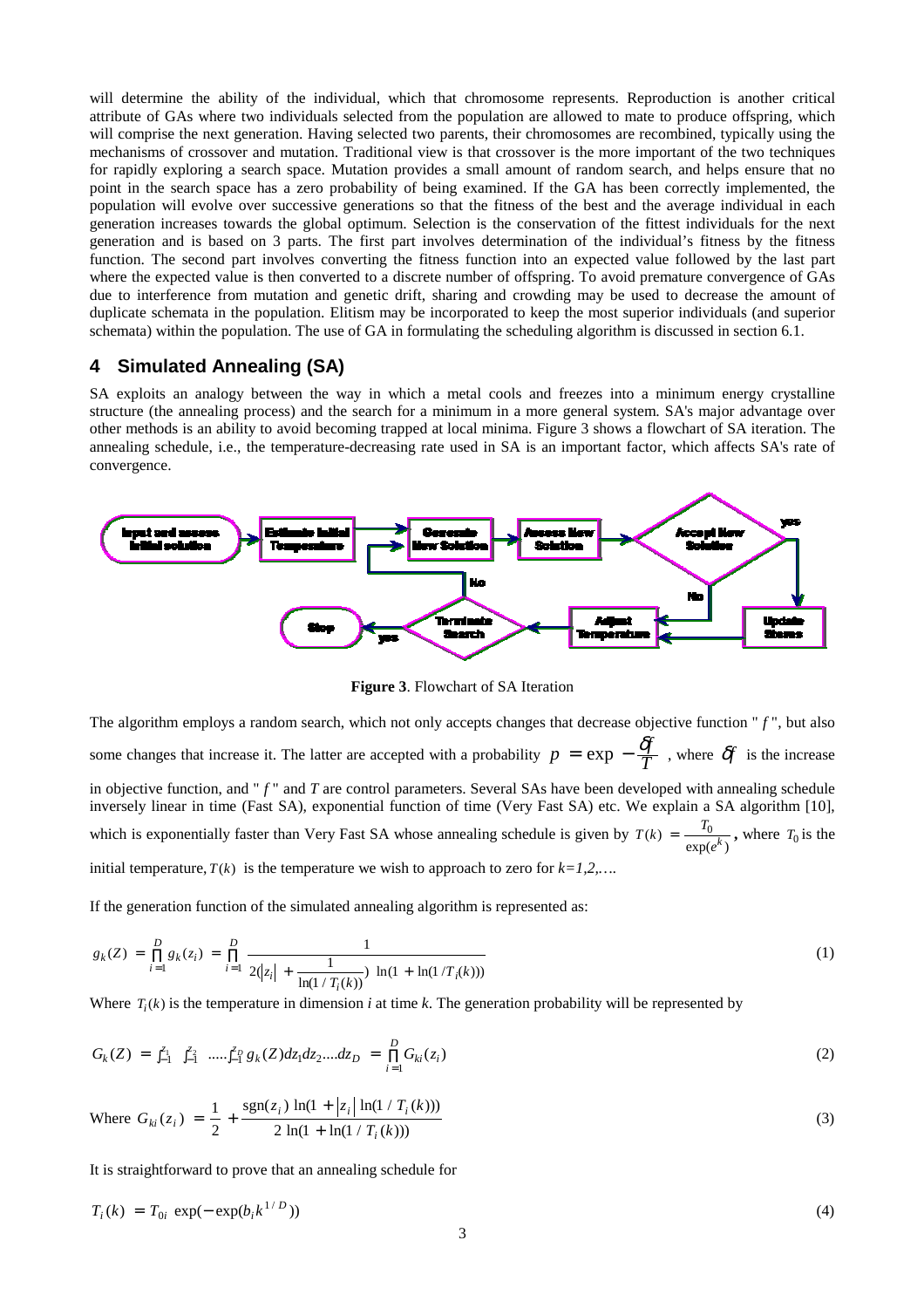A global minimum, statistically, can be obtained. That is,

$$
\sum_{k=k_o}^{\infty} g_k = \infty \tag{5}
$$

Where  $b_i > 0$  is a constant parameter and  $k_0$  is a sufficiently large constant to satisfy (5), if the generation function in (1) is adopted.

### **5 Tabu Search (TS)**

TS is a meta-strategy for guiding known heuristics to overcome local optimality and has now become an established optimization approach that is rapidly spreading to many new fields. The method can be viewed as an iterative technique which explores a set of problem solutions, denoted by *X*, by repeatedly making moves from one solution *s* to another solution  $s'$  located in the neighborhood  $N(s)$  of  $s$ . These moves are performed with the aim of efficiently reaching optimal solution by the evaluation of some objective function  $f(s)$  to be minimized [8][9][13]. In the sequel we sketch the basic ingredients of TS.

Let us define the notion of neighborhood  $N(s)$  for each solution *s* in X. By definition  $N(s)$  is a set of solutions in X reachable from *s* via a slight modification *m*.

$$
N(s) = \{s' \in X \mid s' = s \oplus m, m \in M\}
$$
 (6)

Where M contains all possible modifications and  $s' = s \oplus m$  means that s' is obtained by applying modification m to s. TS starts from an initial solution randomly generated in X and moves repeatedly from a solution to a neighbor. At each step of the procedure, a subset  $V^*$  of the neighborhood of the current solution  $s$  is generated and the local optimization problem  $min\{f(x)|x \in V^* \subseteq N(s)\}$  is solved. In order to escape from local minima, the idea is to move to the best

neighbor  $s'$  in  $V^*$  even if  $f(s') > f(s)$ . Following a steepest descent / mildest ascent approach, a move may result in a best possible improvement (or a least possible deterioration) of the objective function value. Without additional control, however, such a process can cause a locally optimal solution to be re-visited immediately after moving to a neighbor, or in a future stage of the search process. To prevent the search from endlessly cycling between the same solutions, a tabu list T is introduced. This list keeps track of the reverses of the last  $|T|$  modifications that have been done enacted during the search process. A move from *s* to *s'* will be considered tabu if it is performed via a modification contained in T. However the concept of tabu list sometimes appears to be restrictive. Since only parts of the neighborhood are explored, it might be worth returning after a while to a solution visited previously to search in another direction. An aspiration function *A* deals precisely with the rigidity of the tabu list. It permits the tabu status of a move to be dropped under certain favorable circumstances.

We define an aspiration level  $A(z)$  for each value z of the objective function. Then a tabu move from *s* to *s'* is permitted if  $f(s') \leq A(f(s))$ . Initially  $A(z)=z$ , for all possible values of  $z=f(s)$ . This aspiration function is updated as follows whenever we move from *s* to *s*

$$
A(f(s)) = min(A(f(s)), f(s')) \text{ and } A(f(s')) = min(A(f(s')), f(s))
$$
\n
$$
(7)
$$

The above shows that the reverse move from  $s<sup>t</sup>$  to  $s$  is considered in the updating of  $A$  even though it was not done explicitly. Generally the process is stopped as soon as a given number of iterations have been performed without improving the best solution obtained.

# **6 Schedule Formulation and Representation Issues**

For applying GAs directly or coupled with other meta-heuristics, problem (chromosome) representation is very important and it directly affects the performance of the proposed algorithm. The first decision a designer has to make is how to represent a solution in a chromosome.



**Figure 4.** Representation of a chromosome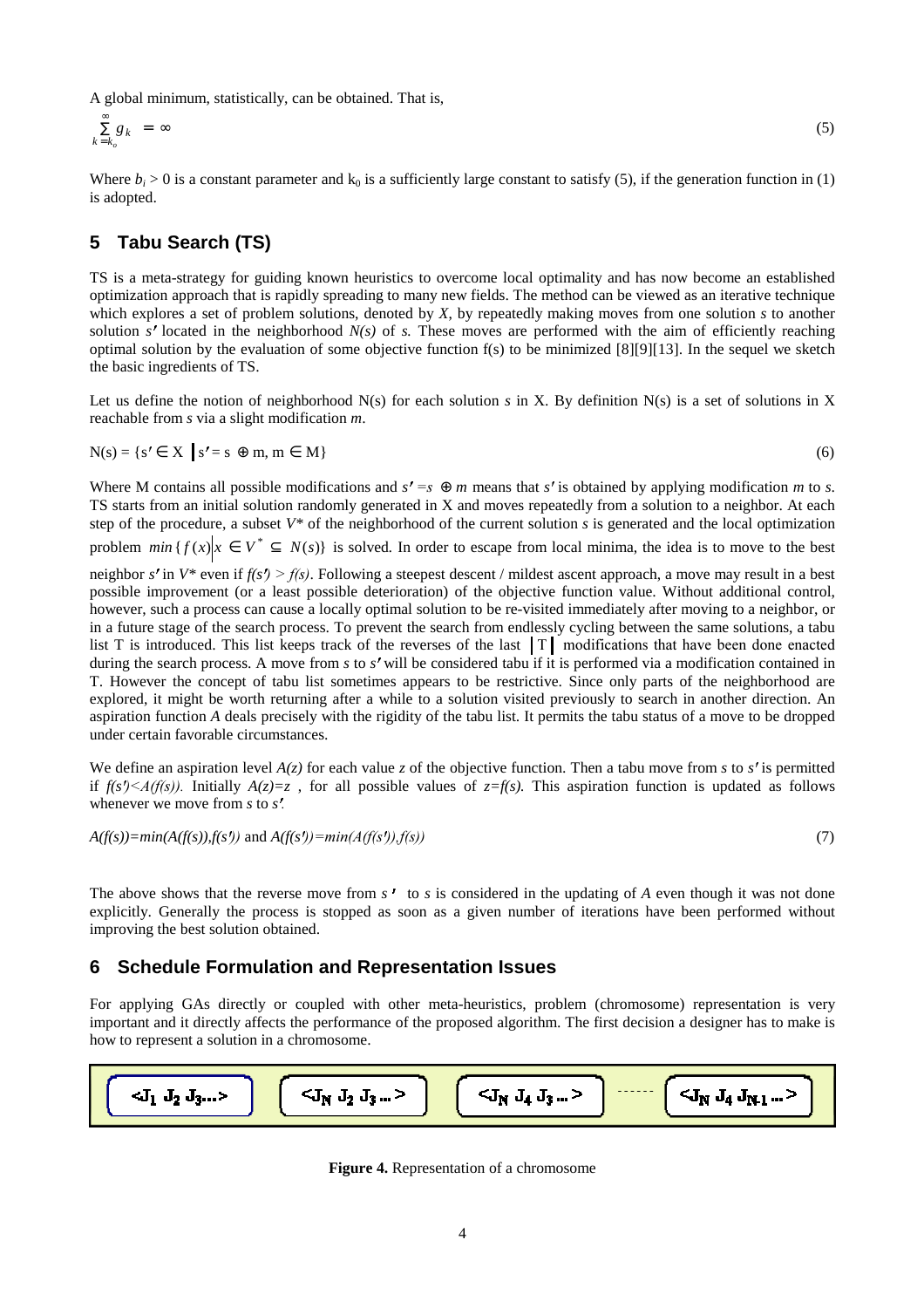We assume that the jobs and resources are arranged in an ascending order according to the job lengths and processor speeds. The information related job lengths may be derived from historical data, some kind of strategy defined by the user or through load profiling. Figure 4 depicts the chromosome representation which can be used in the 3 heuristic algorithms presented in sections 6.1-6.3. Each block in the chromosome represents a gene, coding a particular sequence of jobs. Job J<sub>1</sub> is allocated to resource R<sub>1</sub>, J<sub>2</sub> to R<sub>2</sub> and J<sub>3</sub> to R<sub>3</sub> and so on. When J<sub>1</sub> is completed, resource R<sub>1</sub> is empty and job  $J_N$  is allocated. This procedure goes on until all the jobs are allocated. To optimize the makespan and flowtime we propose to swap the usage of LJFR and SJFR heuristic alternatively every time a new job is allocated to a resource. In sections 6.1-6.3, we present a pure genetic algorithm, hybrid genetic-simulated annealing and hybrid genetic-tabu search approach for scheduling the jobs. If the number of jobs is less than the number of resources, we propose to allocate the jobs based on a First-Come-First-Serve basis and LJFR heuristic (if possible). In a grid environment, a scheduler might have to make a multicriteria decision analysis (access policy, access cost, resource requirements, processing speed, etc.) for selecting an optimal resource.

To formulate the algorithm, we propose the following job lists and resource lists. JList1 and Rlist1 are to be dynamically updated through load profiling, grid resource health status, and forecasted load status, etc. along with grid information services. The entire job and the resource lists are to be arranged in the ascending order of the job lengths and processing speeds/access-cost (based on multicriteria decision analysis). Frequency of updating the lists will very much depend on the grid condition, availability of resources and jobs.

*JList1 = Job list maintaining the list of all the jobs to be processed. Jlist2 = Job list maintaining only the list of jobs being scheduled. Jlist3 = Job list maintaining only the list of jobs already allocated.* 

*Rlist1 = List of available resources (including time frame). Rlist2 = List of resources already allocated to jobs. Rlist3 =List of free resources = (Rlist1-Rlist2).* 

### **6.1 GA Approach for Job Scheduling on the Grid**

- 1. If the grid is active and (*Jlist1=0*) and no new jobs have been submitted, wait for new jobs to be submitted. Update *Rlist1 and Jlist1.*
- 2. If (*Rlist1=0*), wait until resources are available. If *Jlist1>0, update Jlist2.* If *Jlist2 < Rlist1* (available resources) allocate the jobs on a first-come-first-serve basis and if possible allocate the longest job *J* on the fastest resource *M* according to the *LJFR* heuristic*.* If *Jlist1 > Rlist1*, job allocation is to be made by following the heuristic algorithm detailed below. Take jobs and available resources from Jlist2 and Rlist3.
- 3. At t =0; generate an initial population with *P* chromosomes *Popi(t),* encoding the schedules. Feasibility of each chromosome is to be checked and makespan for each schedule represented by the chromosome is to be calculated. In certain cases, illegal offspring's (duplicated jobs, missing jobs, jobs outside the list) are generated due to genetic operators that require to be repaired immediately to ensure that each job appears only once in the sequence.
- *4. Begin GA loop*

*While* (until the specified fitness value is achieved) *do;*

- *a.* For each chromosome (i=1 to P), first allocate the jobs to the available resources based on the LJFM heuristic and once a resource is free (due to job completion), a job is allocated based on the SJFM heuristic. There after LJFR – SJFR heuristic is applied alternatively after completion of every job. Calculate the make span and total flowtime for the generated schedule. Also calculate fitness value of each chromosome, *Fitnessi=FitPopi(t);*
- b. For (i=1 to P), Create new population New*Popi(t+1) which is* choosen randomly based on the fitness value of each chromosome  $Pop<sub>j</sub>(t)$  in the current population Pop(t). The probability for selection a

chromosome for the next generation may be defined as  $p_j = \frac{p}{\sum_{k=1}^{p} \text{Fitness}_k}$ *j*  $j = \frac{F}{\sum_{k=1}^{P} \text{Fitness}}$ *Fitness p* 1 or according to the

selection strategy adopted;

c. Apply crossover operator on the population according to the probability selected, Crospop $(t+1)$  = recombined chromosomes of the population *NewPopi(t+1);*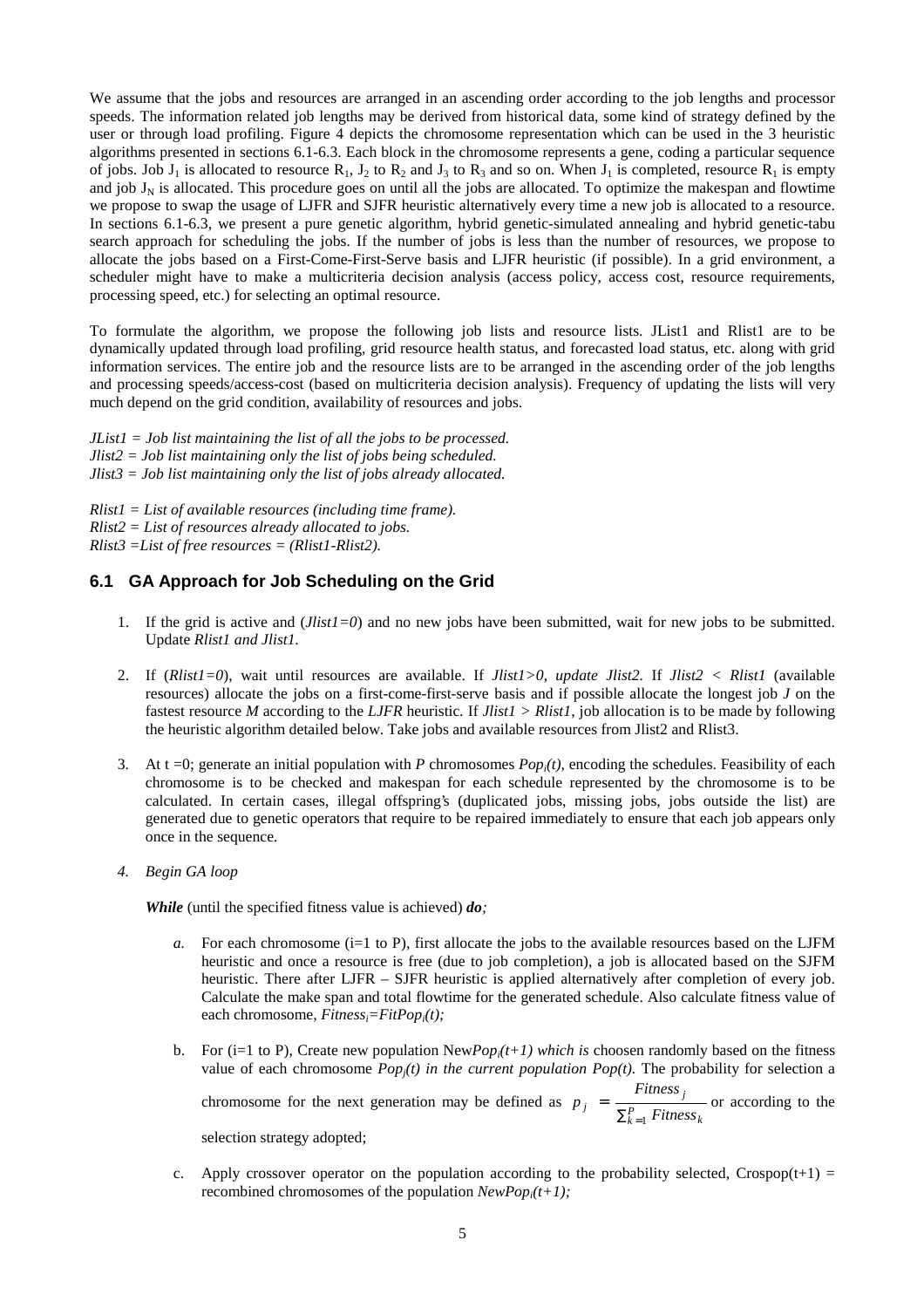- d. Apply mutation operator on the population according to the probability selected,  $MutPop(t+1)=$ mutated population  $CrosPop(t+1)$ .
- 5. Evaluate fitness of each individual and when the *Fitnessi* has reached the required value *end loop.*
- 6. Check the feasibility of the generated schedule with respect to resource availability and user specified requirements. Then allocate the jobs to the resources and update Jlist2, JList3, RList2 and Rlist3. Un-allocated jobs (infeasible schedules or resource non-availability) shall be transferred to JList1 for re-scheduling or dealt with separately.
- 7. Repeat steps 1-6 as long as the grid is active.

We define that a job schedule is feasible only if the makespan  $(C_{\text{max}})$  does not exceed the user specified completion time. We suggest the use of a penalty function to distinguish a feasible schedule from the non-feasible and relate as (*User specified completion time - makespan of the generated schedule).* If makespan exceeds the *required completion time* the fitness value will be negative. The fitness function is set to the inverse of the flow time  $(\Sigma C_i)$  from the generated schedule. The sequences of the jobs could be coded in a sequence of integer arrays. In our scheduling experimentations using GAs [6][15], we have achieved good results using 2-point crossover operator and mutation operators with a selection probability of 1.0.

## **6.2 Hybrid GA-SA Approach for Job Scheduling on the Grid**

GA-SA is a hybrid random searching technique fusing GA and SA, inheriting the convergence property of SA and parallalization capability of GA. Each genotype is assigned an energy threshold, initially equal to the energy of the randomized bit string to which it is assigned. If the energy of the mutant exceeds the threshold of the parent that spawned it, the mutant is rejected and a new genotype is considered. However if the energy of the new genotype is less than or equal to the energy of the parent, the mutant is accepted as a replacement for its progenitor. GA-SA uses an Energy Bank (EB) to keep track of the energy liberated by the successful mutants. Whenever a mutant passes the threshold test, the difference between the threshold and the mutant's energy is added to the EB for temporary storage. Once the quantum of energy is accounted, the threshold is reset so that it equals the energy of the accepted mutant and move on to next member of the population. After each member has been subjected to a random mutation, the entire population is reheated by changing the threshold. The rate of reheating is directly proportional to the amount of energy accumulated in the EB (from each member of the population) as well as designer's choice of coolant rate (refer to section 4). Annealing results from repeated cycles of collecting energy from successful mutants and then redistributing nearly all of it by raising the threshold energy of each population member equally [11]. The GA-SA algorithm for job scheduling on computational grid can be formulated as follows:

- 1. and 2 are the same as in section 6.1
- 3 Generate an initial population of P schedule vectors and for  $i = 1$  to P, initialize the i<sup>th</sup> threshold,  $T_h(i)$ , with the energy of the i<sup>th</sup> configuration. For each schedule ( $i=1$  to P), first allocate the jobs to the available resources based on the LJFM heuristic and once a resource is free (due to job completion), a job is allocated based on the SJFM heuristic. There after LJFR – SJFR heuristic is applied alternatively after completion of every job.
- *4 Begin the cooling loop* 
	- Energy bank (EB) is set to zero and for  $i = 1$  to N randomly mutate the i<sup>th</sup> schedule vector.
	- Compute the Energy (E) of the resulting mutant schedule vector.
		- If  $E > T_h(i)$ , then the old configuration is restored.
		- If  $E \leq T_h(i)$ , then the energy difference  $(T_h(i) E)$  is incremented to the Energy Bank (EB) = EB+  $T<sub>h</sub>(i)$  –E. Replace old configuration with the successful mutant

*End cooling loop.* 

- *5 Begin reheating loop.* 
	- Compute reheating increment  $eb = \frac{EB * T_i(k)}{N}$ , for i= 1 to N. (Ti(k)=cooling constant).
	- Add the computed increment to each threshold of the schedule vector.

#### *End reheating loop.*

6 Go to step 4 and continue the annealing and reheating process until an optimum schedule vector is found.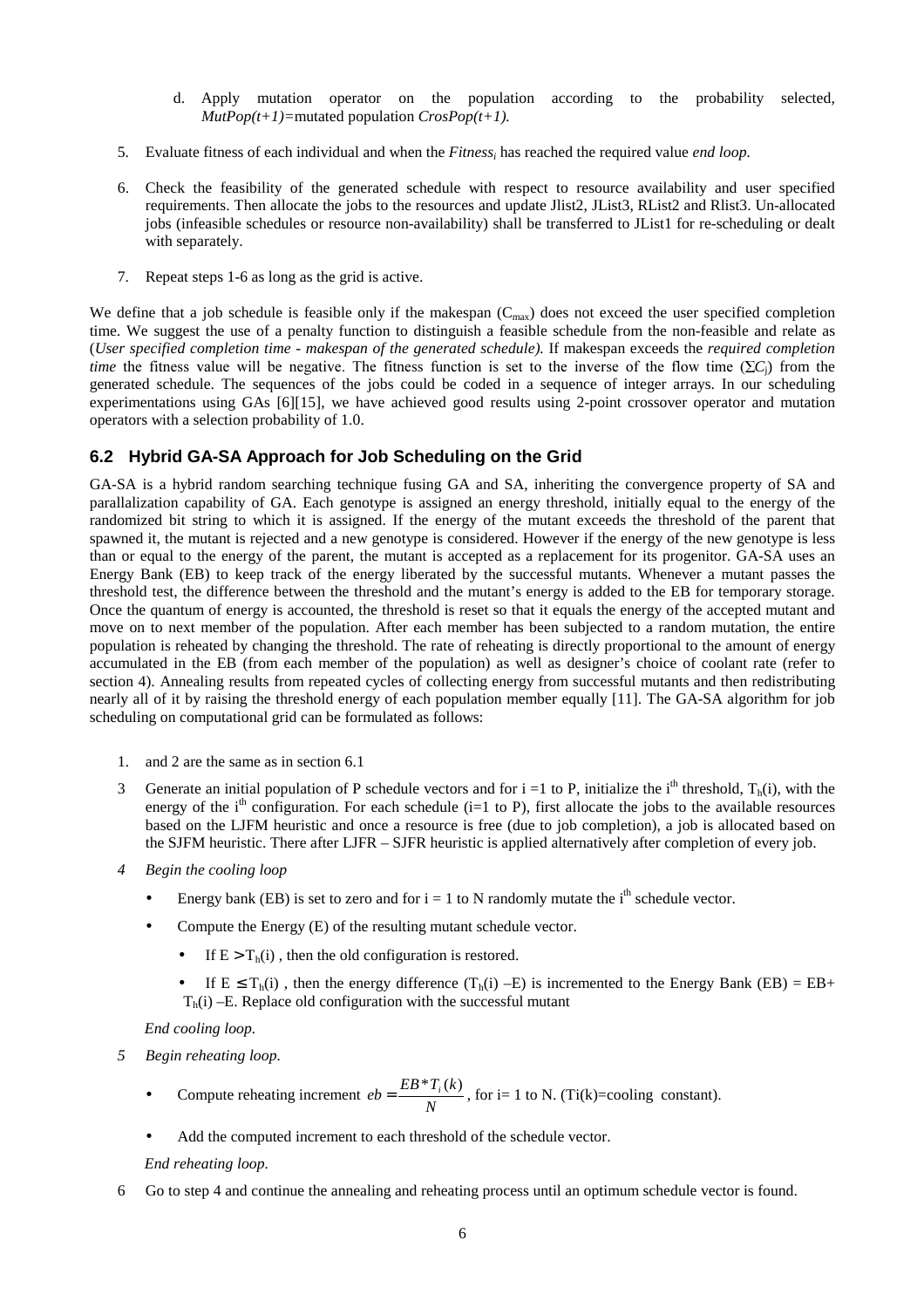7 Same as step 6 and 7 as mentioned in section 6.1.

#### **6.3 Hybrid GA-TS Approach for Job Scheduling on the Grid**

Contrary to the SA, there exists no convergence theorem for TS. The research and experimentation's have proven TS is powerful, very flexible and easy to implement. However performance of TS very much depends on the selection of parameters and a good knowledge of the problem to be solved is required to design the parameters appropriately. Hybridization of TS with GA makes the algorithm more robust. In the hybrid GA-TS approach, reproduction, crossover and mutation in GA is replaced by reproduction, crossover and Tabu search. Instead of random mutation changes each member of the population undergoes a separate optimization process described by a tabu algorithm [13]. The application of the hybrid algorithm for job scheduling on computational grid can be formulated as follows:

- 1. 2 and 3 are the same as in section 6.1.
- 4. *Begin GA-TS loop.* 
	- a) b,c are the same as mentioned in section 6.1.
	- d) Begin tabu algorithm

#### *Initialization*

i. Evaluate neighborhood N (S) for every individual of  $CrosPop(t+1)$ . Generate maximum number of feasible *schedule* for each *CrosPop(t+1*) individual at each step of the search.

ii. For every *schedule,* evaluate the makespan. Let s\*=s; for the best solution reached so far and set iteration counter *(iteration)=* 0. For the best moves (schedules created) set the iteration counter *bestiteration =0, set tabu list (T=0)* and initialize the aspiration function *A.*

#### *Begin loop*

iii. *While (iteration-bestiteration < nmax) do iteration= iteration+1;*  generate a set of feasible V\* solutions  $s_i = s \oplus m_i$ , such that  $m_i \notin T$ or  $f(s_i) < A(f(s))$ ; Choose the best solution s' in  $V^*$ ; update tabu list T and A(f); *If*  $(f(s') < f(s^*))$  *then* s\*=*s bestiteration=iteration;*  s=*s* End loop when no of iterations has reached *nmax*.

5. the same as steps 6 and 7 as mentioned in section 6.1.

A simple hybrid approach can be obtained by applying TS in a parallel framework to a set of starting solutions in order to generate a set of good quality solutions; then apply GA to recombine the elements so generated. The whole process is repeatedly applied using the recombined solutions as starting ones. A second kind of hybrid is given by observing the alleles of GA can be compared to the attributes in TS. A hybrid method can be formulated by introducing frequencybased memory in GA to mark the history of alleles over populations' [12].

#### **7 Conclusions and Future Work**

In this paper, we attempted to address the hybridization of the three of the popular nature's heuristics namely GA, SA and TS for dynamic job scheduling on large-scale distributed systems. When compared to pure GA search, the GA-SA algorithm has a better convergence and GA-TS algorithm improves the efficiency of GA. Due to the complexity of the solution space due to various constraints, sometimes it is really not obvious how to enumerate (even implicitly) the points in the solution space. While GAs deal with population of solutions, TS and SA are search procedures that deal with only one solution at a time. A number of related works have shown that hybrid heuristic algorithms do perform better than the classical GA approach [15].

Global optimization algorithms attract considerable computational effort. In a grid environment, the main emphasize will be to generate the schedules at a minimal amount of time. Especially as the demand increases, when the number of